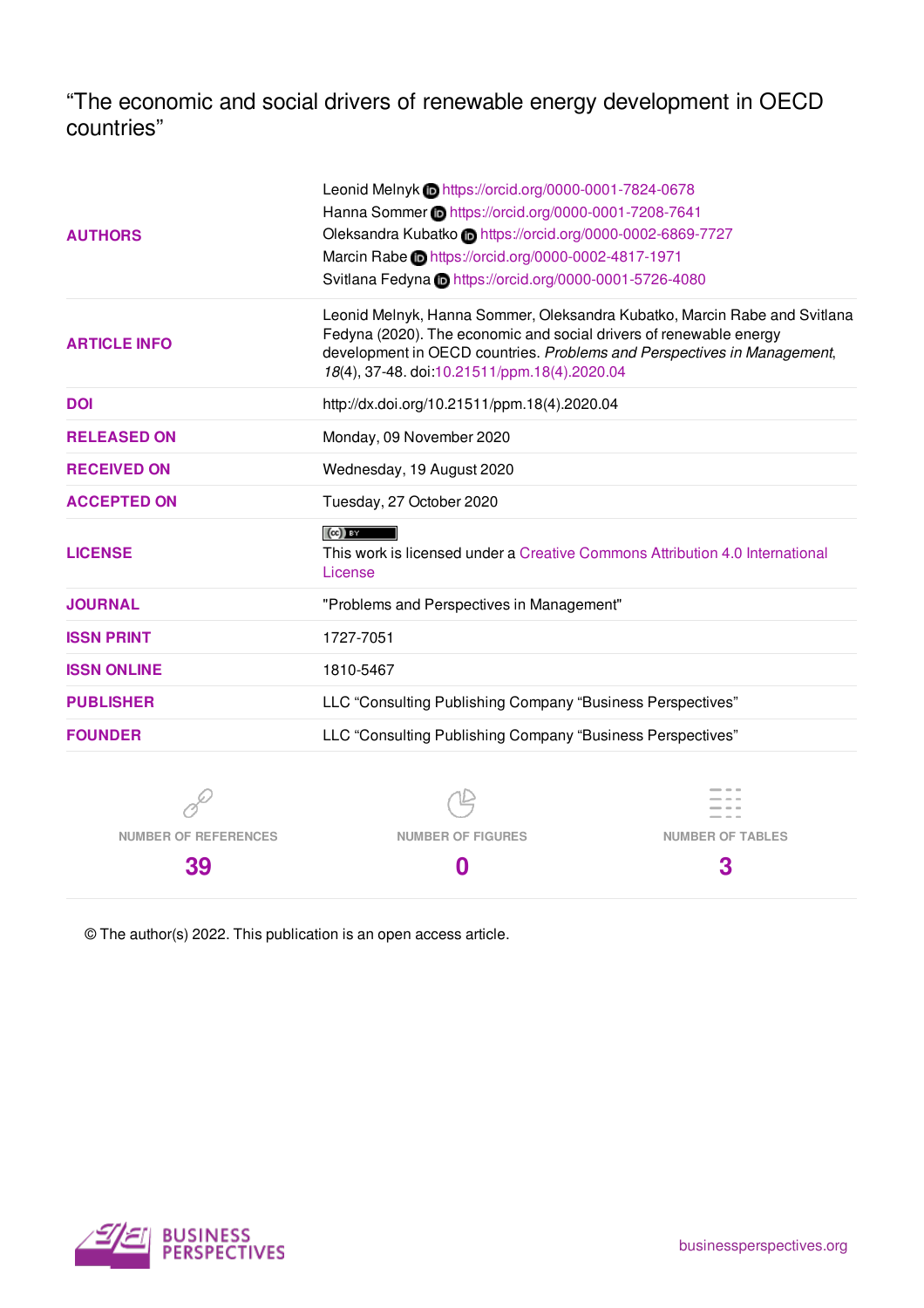

#### **BUSINESS PERSPECTIVES**

www.businessperspectives.org LLC "СPС "Business Perspectives" Hryhorii Skovoroda lane, 10, Sumy, 40022, Ukraine

**Received on:** 19th of August, 2020 **Accepted on:** 27th of October, 2020 **Published on:** 9th of November, 2020

© Leonid Melnyk, Hanna Sommer, Oleksandra Kubatko, Marcin Rabe, Svitlana Fedyna, 2020

Leonid Melnyk, Doctor of Economics, Department of Economics, Entrepreneurship and Business Administration, Sumy State University, Ukraine. (Corresponding author)

Hanna Sommer, Ph.D., Faculty of Management, Rzeszów University of Technology, Poland.

Oleksandra Kubatko, Ph.D. in Economics, Department of Economics, Entrepreneurship and Business Administration, Sumy State University, Ukraine.

Marcin Rabe, Ph.D., Faculty of Management and Economics of Services, University of Szczecin, Szczecin, Poland.

Svitlana Fedyna, Ph.D. Student, Department of Economics, Entrepreneurship and Business Administration, Sumy State University, Ukraine.

This is an Open Access article, distributed under the terms of the Creative Commons Attribution 4.0 International license, which permits unrestricted re-use, distribution, and reproduction in any medium, provided the original work is properly cited.

**Conflict of interest statement:**  Author(s) reported no conflict of interest **Leonid Melnyk** (Ukraine), **Hanna Sommer** (Poland), **Oleksandra Kubatko** (Ukraine), **Marcin Rabe** (Poland), **Svitlana Fedyna** (Ukraine)

# THE ECONOMIC AND SOCIAL drivers of renewable energy development in OECD countries

#### **Abstract**

There are continuous research and practical interest to combine different renewable sources within one Smart Grid network. The paper aims to estimate the influence of key economic and social drivers of renewable energy and Smart Grid promotion in OECD member countries. The random effect of the generalized least squares method was used to estimate the empirical model based on the World Bank, OECD, Heritage Foundation, and World Energy Council datasets for a panel of 36 OECD counties. For the empirical estimation, the dependent variables considered are energy renewable electricity output and energy trilemma index, taken as two proxies for Smart Grid development. The results suggest that an increase in GDP p. c. in national economies by 10,000 USD leads on average to a 3.9% decrease in renewable electricity output during 2001–2015. The richer the society, the less renewable energy sources were used for power generation in a group of OECD countries. The last is also supported by the fact that gross fixed capital formation treated as a percentage value of GDP is negatively correlated with structural changes in renewable energy output. The empirical conclusion is that during the study period, OECD countries were mainly oriented to economic growth, which was achieved by consuming non-renewable energy resources, and limited attention was paid to sustainability and Millennium Development Goals. The paper provides policy recommendations for Smart Grid development and points in the future research within OECD countries.

**Keywords** renewable electricity, Smart Grid, energy trilemma, development, sustainability, energy efficiency, OECD

**JEL Classification** K32, P51, Q42

#### **INTRODUCTION**

The challenges of contemporary social and economic development require energy and related services on growing scales. All national economies are developing renewable and non-renewable energy sectors to meet the social needs (lighting, cooking, spatial comfort, movement, communication, etc.) and serve production processes. Simultaneously, the important thing is to ensure the balance of maintaining economic stability and safe operation of the energy supply system. The promotion of the renewable energy sector is a key priority of long-run sustainability and economic prosperity. The creation of a solid energy system based on many small renewable energy sources, is impossible without reliable Smart Grid networks. Unsettled energy markets and the growing share of renewable energy sources (RES) determine the need for structured metering of electricity flows. The electricity power network currently adopts the traditional methods, which are to be changed by the Smart Grid (SG). As a real-time interactive architecture of a more sustainable and efficient nature, the SG ensures both operation of the system and the relationship between customers and network operators through automation and information technologies (IT) use.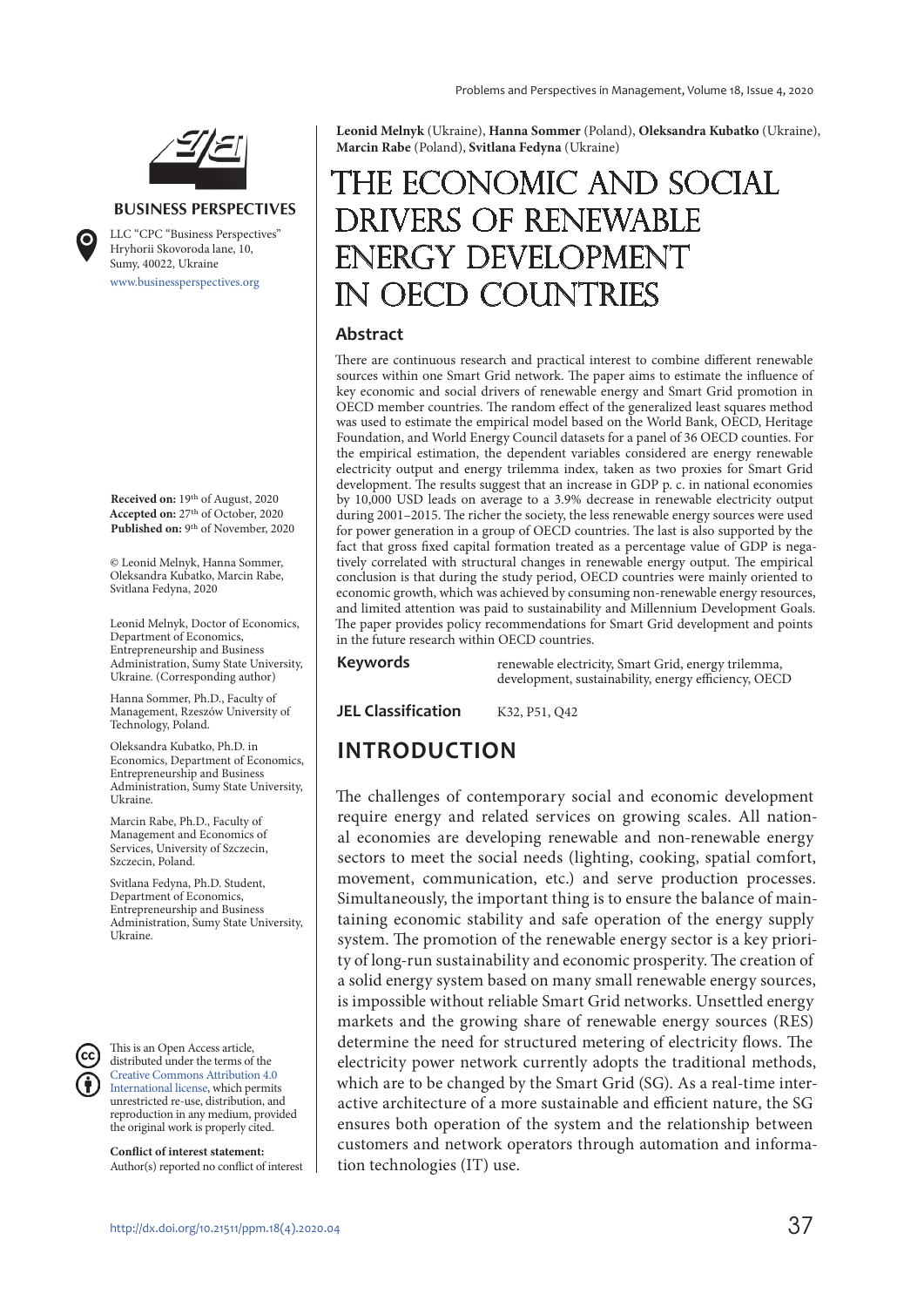As today's world's most developed technologies are wind and solar energy, which are completely dependent on the sunlight and the movement of air masses, a problem of time balancing for renewable and convenient energy capacities is emerging. Given the environmental benefits and inexhaustible potential of wind and solar energy, progressive humanity's focus on sustainable development makes re-use an unconditional priority over the energy generated with fossil fuel combustion.

However, the discreteness of green energy generation raises the issue of reliable energy supply to consumers by the instantaneous connection of convenient power objects in times of lack of sufficient sunlight and wind for RE plants. For this purpose, the balancing should be carried out in real-time and requires a concerted effort of RE and convenient power capacities of individual regions and the whole country and even national energy grids of several states united into a single energy system. This issue can be solved by introducing and operating IT in the power sector, which allow monitoring the real-time volume of electricity generation in the united energy system and its consumers' needs, as well as ensuring their compliance by balancing the capacities of renewable and convenient energy through the formation of local, national or international Smart Grids. Besides, Smart Grid systems allow the accumulation of energy surpluses generated by RE objects but not consumed. They provide the creation of powerful energy conservation systems and direct power surpluses to consumers at peak load moments to maximize energy output from RES and minimize energy losses during its storage.

Another aspect of the close relationship between the RE development and Smart Grid is the gradual reorientation of national energy systems to decentralized energy supply. It results in the development of small local objects on RES and the need to integrate them into the Smart Grids to provide high-quality and reliable electricity supplies for both household and industrial consumers. Such Smart Grids are particularly relevant for remote mountainous and rural areas where RE can form a local grid basis. Thus, the RE development in the countries leads to the deployment of national and local Smart Grids. In this regard, the dynamics of the share of RE in the country's total energy mix can serve as an indicator of the SG development.

# **1. LITERATURE REVIEW**

The United Nation's 2030 Agenda for Sustainable Development identified 17 different Sustainable Development Goals (SDGs), representing important references for the current global community in facing different international complex challenges (United Nations, 2015). One of these global challenges is energy, which plays a vital and fundamental role in achieving the primary needs regarding the socio-economic development of different countries and international security and the protection of the environment. To solve the global environmental issues, renewable energy sources have to be used in extended scales while reducing fossil fuel energies. The discreteness of green energy generation necessitates the promotion of Smart Grid components. Smart Grid becomes important while deploying the renewable energy (RE) sector. The development of green energy leads to replacing traditional power facilities with their alternatives, which often depend on

natural conditions. According to Kolokotsa (2016), the Smart Grid components' real-time interactive infrastructure allows combining technologies and adapting them in digital form for the ever-changing energy demand of users.

Substantial scholarly interest in sustainability has continued to grow as greater interest in this topic is stemming from policymakers and businesses across countries (Baležentis & Štreimikienė, 2019; Galvão et al., 2017; Zhao et al., 2017; Chodakowska & Nazarko, 2017; Simionescu et al., 2017). According to the U.S.А. Energy Department (EAC, 2008), the operation of the Smart Grid is based on the use of digital technologies in order to increase the safety and efficiency of electrical systems. Thus, it ensures that the electricity flow comes from its large generation sources to transmission systems, and finally to end-users. In general, the Smart Grid promotes an increase in amounts of energy to be distributed more efficiently and with smaller losses. Jenkins et al. (2015) define an SG as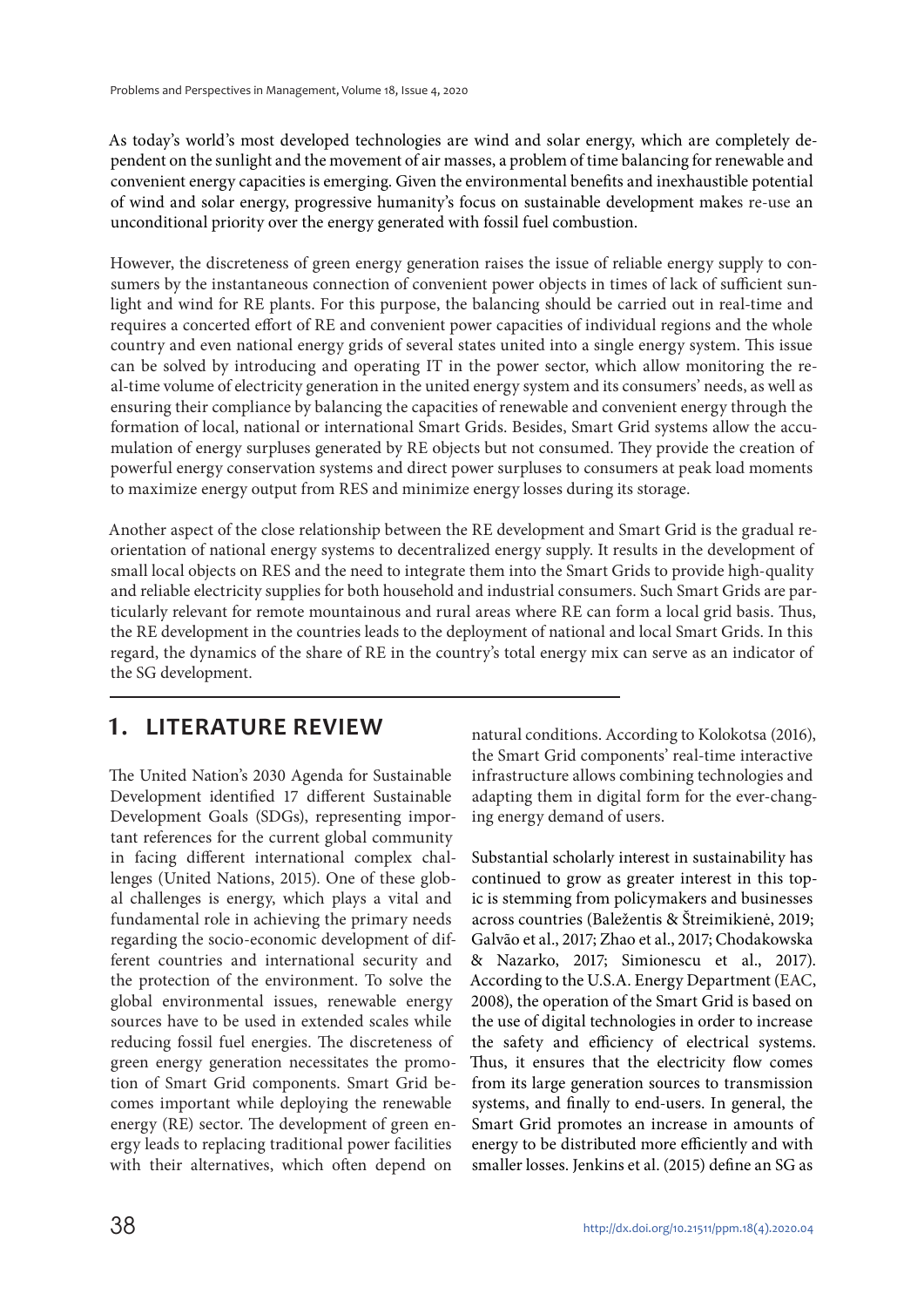"an electricity/energy network that smartly links all stakeholders to deliver sustainable, cost-efficient, and technically secure electricity supplies." Generators that transfer electricity to end consumers should aim to provide sustainable, economic, and safe electricity supplies. Pront-van Bommel (2011) points out that SG systems target all threecore objectives (sustainable, economic, and safe electricity supplies) by promotion integration of centralized and decentralized (e.g., RES wind, solar, thermal) power generation stations into united electricity networks. The SG is to equalize both energy supplies and demand through automatic networking with power generations and consumers. The last one would reduce the electricity load, and Smart Grids should avoid expensive network costs.

Sanchez-Hidalgo and Cano (2018) have conducted a comprehensive analysis of Smart Grid applications to available technologies, tools, and techniques and proposed that SG operation is more economical and technically sound and machine-autonomous to the progress of artificial intelligence. Kolokotsa (2016) has investigated that SG can unite RES, storage systems (SS), construction sector, and energy distribution into the single network based on the demand/consumer response. Besides, consumers can take part as responsible agents in the electricity market, enabling them to influence electricity/energy bills. Therefore, the SG can "create a revolution in the construction sector."

In the early literature (the end of the last century, e.g., Hughes, 1983), the Smart Grid ideas were used as a computerization concept of electricity generation systems to promote more environmentally friendly cooperation. The SG included smart . metering, smart energy management systems by consumers, interactive demand response, and integrating electro cars to the energy system. Other authors like Bale et al. (2015) and Shindina et al. (2018) concluded that the SG changes for the energy system have to consider technological factors and deep interactions between social, institutional, and technological factors that have to be considered. Other approaches are focusing on climate change and CO2 emissions. For example, Kylili and Fokaides (2015) proposed zero energy buildings as material constructions with zero greenhouse gas balance. Thus, the promotion of RES

is important for zero energy buildings. It is also stated that smart energy operation is only possible through smart appliances with sophisticated energy storage sub-systems. According to Kolokotsa (2016), the zero energy buildings mentioned above must work in synergy with the SG to reduce the electricity infrastructural pressure. Farhangi (2017) relates Smart Grid to capacities, which poses new abilities, including peak smoothing, electricity conservation, and integration of RES. Lund (2007) has empirically estimated that the demand for RE has increased drastically since the beginning of the 21st century, and RE takes 19% of the world electricity out of which hydroelectric power made 83% in 2006 and 58% in 2017, according to IRENA (2019). Hepbasli (2008) indicates that the shift to Smart Grid technology is necessary for green security since RE and distributed generation are not related to fossil fuels' export. The growing RE generation is the key challenge for promoting SG systems, and the distributed generation promotion is a key factor of green security growth. That is the main benefits related to Smart Grid are as follows (El-Hawary, 2014; Park et al., 2017; Bari et al., 2014; Daki et al., 2017; Amin, 2011):

- more economical transmission of electricity;
- peak demand leveling and reduction in overall electrical rates;
- integration of all RES as micro-grids to largescale systems;
- faster addressing to interruptions in electrical services through rerouting;
- increased economic and environmental security through better grids adaptability to disasters and/or attacks;
- creations of new markets, products, and services.

Furthermore, the formation of an operational framework is needed to control Smart Grid projects by creating sufficient economic returns for the electricity generation. To shift Smart Grid to an environmental base, the constant flow of investment to proper technologies related to the Smart Grid should be guaranteed. A review of sci-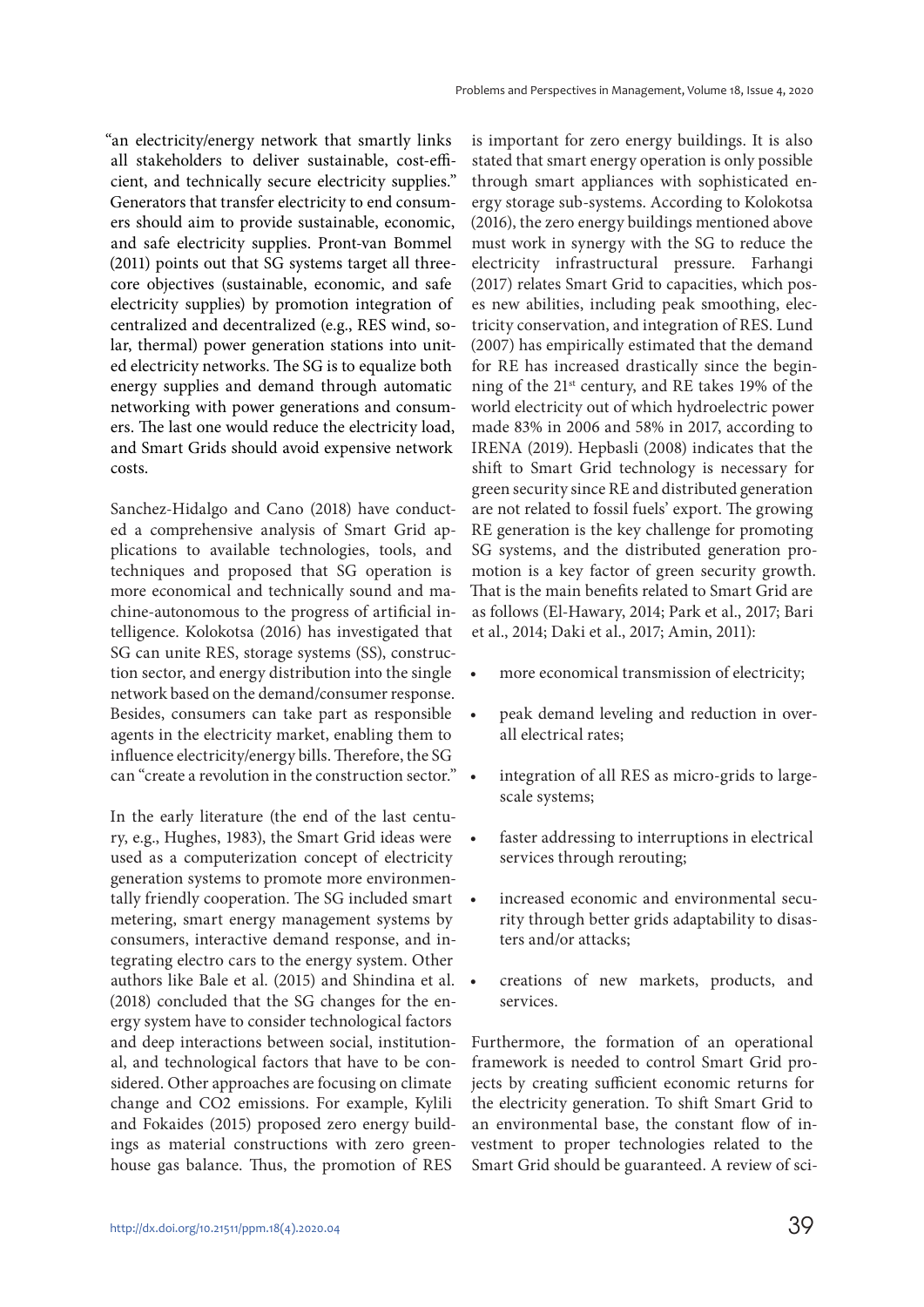entific literature on measuring the Smart Grid progress has shown no direct indicators, which could measure the Smart Grid achievements of a specific country or region. Ideally, the digital grid infrastructure share could measure the Smart grid expanding; however, there is no such data available. A smart meter spread as an energy metering device could be considered an indirect indicator of Smart Grid achievements; however, its application is not thoroughly discovered. Researchers estimate the customers' expectations and perception of smart meters (for example, Chou et al., 2015). Noussan et al. (2018) have proposed to use several indicators to measure the performance of electricity generation based on Smart Grid, such as primary energy consumption, percentage of RE generation, and carbon dioxide emissions. Leiva et al. (2016) proposed the specific policies for smart metering infrastructure promotion in Europe and worldwide. Hossain et al. (2016) have stated that the RE sector could efficiently exist under the Smart Grids operation. It is Smart Grids development that it is a necessary condition for RE sector growth. Considering that smart meters are often synonymous with energy efficiency and sustainable development, as stated by Chou et al. (2015), it was chosen two sustainable development indicators to measure the Smart Grid progress for this study: 1) energy trilemma index (TI, which is calculated by World Energy Council), 2) renewable electricity output (REO). Using these proxies, it is expected to find solid factors, which could explain the progress in Smart Grid achievements. One of our research hypotheses is that the energy efficiency of economic development and structural change towards a more service-based economy could be a significant source of Smart Grid accomplishments. Everett et al. (2010), Kasperowicz and Štreimikienė (2016) as well as Sotnyk and Kulyk (2014) have linked economic growth and environment, pointing at environmental policy in natural resources management. The authors have found that the relationships between gross domestic product and the environment are complex. Therefore, it is expected that economic prosperity is a factor that could contribute the positive Smart Grid achievements. Common EU energy policy and EU-20 Energy Strategy can be considered strong policy instruments for Smart Grid improvements. Thus, according to EU-20 Energy Strategy (EC, 2010), European Union needs to reduce the CO2 emissions by 20% by 2020 and increase the share of RE generation to at least 20%, having achieved energy savings of at least 20%, in particular, by developing Smart Grids. Kahraman et al. (2015) investigated that the Smart Grid's modernization includes upgrading the transmission infrastructure provides electricity for the wider public and develops higher operational efficiency.

There are several institutional indicators, which could influence the Smart Grid achievements. The Index of Economic Freedom, published by the Heritage Foundation, provides information on institutional factors such as property rights, government integrity, tax burden, government spending, business, and labor freedom (Miller et al., 2019). It is expected that institutional progress and economic freedom are factors positively influencing Smart Grid development. One of the relevant issues related to Smart Grids is the development of standards to enhance their technological improvement and estimate their promotion's economic stimulus.

Summarizing the literature review, it should be concluded that the Smart Grids are modernized global systems that enable the integration of technologies, equipment/ data services to promote more efficient, secure, and sustainable energy generation, distribution, and consumption.

# **2. AIMS**

The research aims to determine the key drivers of renewable energy sector development and Smart Grid promotion for the OECD counties. Concerning the aim of the research, it stated the following tasks:

- to estimate the influence of GDP per capita in national economies and energy efficiency improvements on promotion RE integration into Smart Grid-Energy Storage;
- to estimate the influence of gross fixed capital formation, high technological export on the RE sector and Smart Grid development;
- to determine the oil price influence of RE sector improvement and Smart Grid development.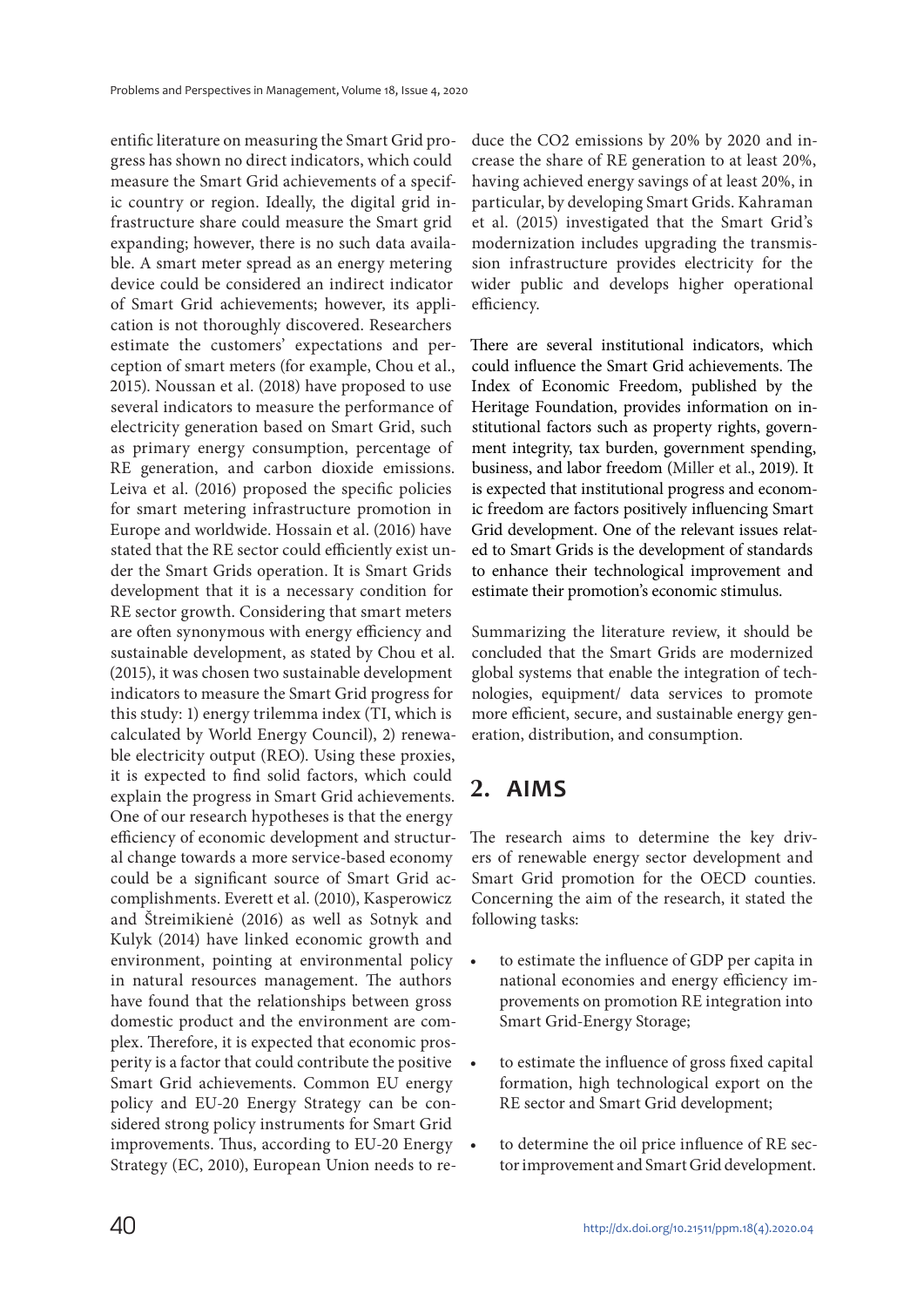#### **3. METHODOLOGY AND DATA DESCRIPTION**

The research data include 36 OECD countries, except Columbia, which became a member state only on 28 April 2020 (OECD countries, 2020). One of the Smart Grid definitions is the multisource collection of energy within one system (Zame et al., 2018). To our mind, the REO indicator could be used as a proxy of Smart Grid achievements as it was explained in section 1. According to the World Bank statistics, the REO is measured as the percentage of total electricity output. As described in section 2, two indicators measure the Smart Grid improvements: energy trilemma index and renewable electricity output. TI ranks all countries relating to the three dimensions of energy sustainability, such as energy security/equity and environmental sustainability (WEC, 2019). According to the World Energy Council, TI encompasses the public's multiple stakeholder relations, private sector, government, environmental indicators, consumer concerns, etc. (WEC, 2019). All mentioned characteristics of TI (energy security/equity, and environmental sustainability) are related to Smart Grid technologies. From the methodological point of view, the panel data structure is normally could be presented as follows:

$$
\{y_{ii}; X_{ii}, \}, i = 1, 2, \dots, t = 1, 2, \dots, T, (1)
$$

where,  $x_1$ ,  $x_n$ , is the vector of independent variables of panel model;  $i = 1, 2, ..., t = 1, 2, ..., T$ 

The empirical model for the estimation of the theoretical concept (1) would have the following pattern:

$$
y_{it} = \theta_0 + \theta_1 x_1 + \ldots + \theta_n x_n + a_i + \varepsilon_{it}, \qquad (2)
$$

where,  $\theta_0$  is the fixed term of regression;  $\theta_1$ , ,  $\theta_n$  is the vector of estimated coefficients;  $a<sub>i</sub>$  is a random variable, which has its specific distribution;  $\varepsilon_{it}$  is the error term.

The ordinary least squares estimations would make consistent but inefficient estimators, which produce not the smallest possible variance (Hansen, 2007). Efficiency estimators require the use of generalized least squares with the following covariance structure: full system by stacking the observations:

•  $y_i(T\times 1)$  vector of observations on y for individual i

 $X_i$   $(T \times k)$  matrix observations on X for individual i

•

$$
Y = \begin{pmatrix} y_1 \\ y_2 \\ \dots \\ y_n \end{pmatrix}, X = \begin{pmatrix} x_1 \\ x_2 \\ \dots \\ x_n \end{pmatrix}, v = \begin{pmatrix} v_1 \\ v_2 \\ \dots \\ v_n \end{pmatrix}.
$$
 (3)

The corresponding covariance matrix for the full set of error terms would be the following:

$$
\varOmega = E(vv') = \begin{bmatrix} \Sigma & \cdots & 0 \\ \vdots & \ddots & \vdots \\ 0 & \cdots & \Sigma \end{bmatrix}.
$$
 (4)

Having known the covariance matrix for the full set of error terms, it is possible to estimate the fitted Random effect values of generalized least squares estimators:

$$
\hat{\theta}_{GLS} = \left(X'\Omega^{-1}X\right)^{-1}X'\Omega^{-1}Y. \tag{5}
$$

Given the above concept of random effect values of generalized least squares estimators (5) and using the World Bank, OECD, and Heritage Foundations datasets (World Bank, 2020; OECD, 2020; Miller et al., 2019), it is built regression models to estimate the influence of key drivers on the renewable energy sector and Smart Grid development for a list of 36 OECD counties. Having TI and REO as two proxies for Smart Grid development, one is limited in the time period for both indicators. For example, according to the World Energy Council (WEC, 2019), TI data is available only starting in 2014. On the other hand, the relative information from the World Bank is available only up to 2015. For that reason, it is considered a panel of 36 counties during the two years (2014–2015) for TI being an indicator of Smart Grid. When REO is used as a proxy for Smart Grid development, a more extended model is used with many influencing factors, and the data set is limited by 2001–2014. The extended model, which is built for the REO and TI indicators, is as follows:

$$
SG_{i} = F\left(\begin{matrix} y_{i}, ee_{i}, gfcf_{i}, mva_{i}, sva_{i}, pa_{i}, hte_{i}, \\ opt_{i}, pr_{i}, tb_{i}, bf_{i}, mf, tf_{i}, if_{i}, eu_{i}, t_{i} \end{matrix}\right),
$$
 (6)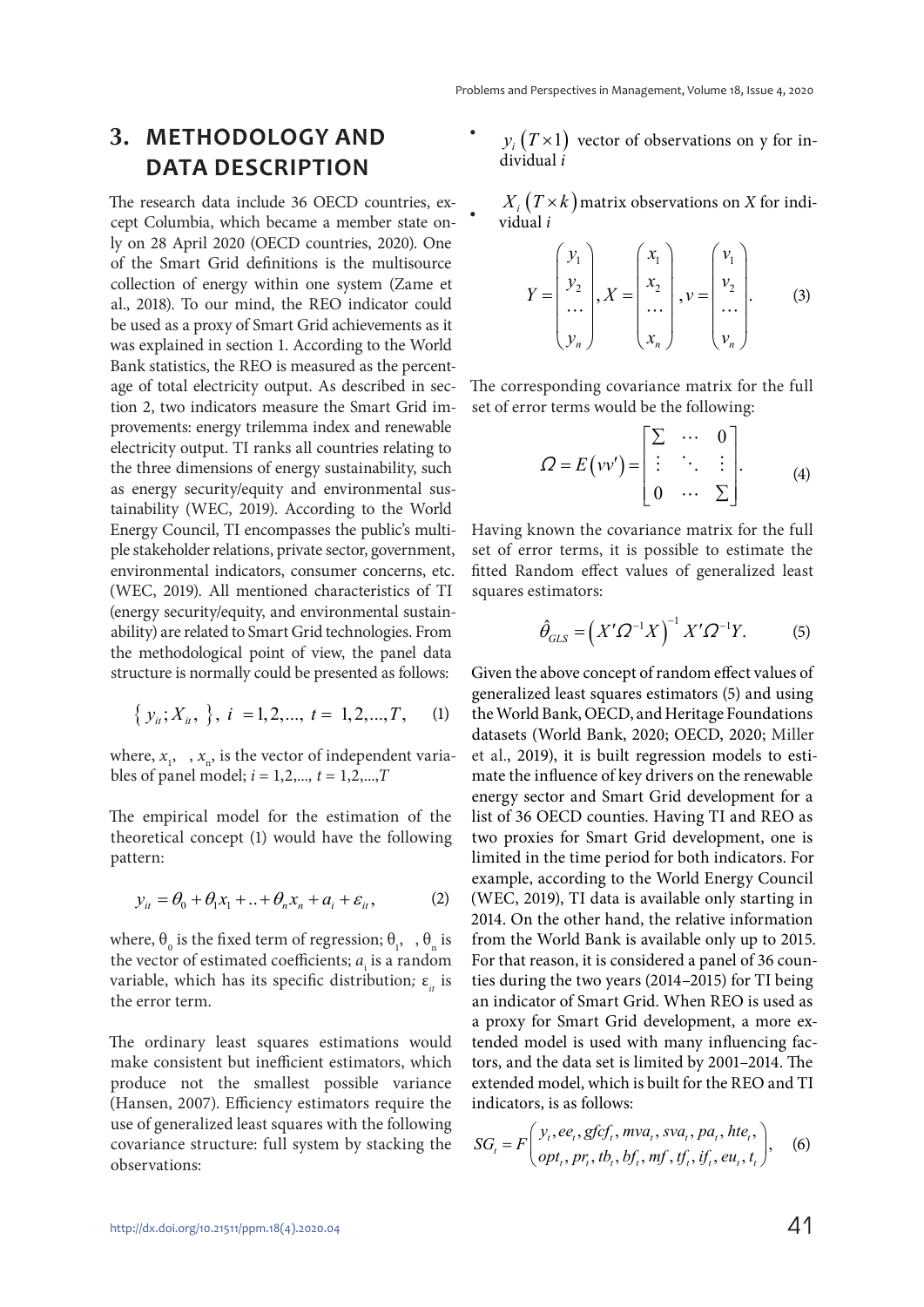where  $SG$ , is Smart Grid development indicator measured as REO/TI;  $y_t$  is GDP per capita (in constant prices, 2010 USD);  $ee$ <sub>t</sub> is energy efficiency in terms of GDP per unit of energy use (in constant prices, 2011 PPP USD per kg of oil equivalent);  $gfcf$  is the gross fixed capital formation (%) of GDP);  $mva_t$  is manufacturing, value added (% of GDP);  $sva_t$  is services, value added (% of annual growth);  $pa_t$  is the number of patents applications by residents; hte is a high technological export (% of GDP);  $opt<sub>t</sub>$  is average crude oil prices (USD);  $pr<sub>t</sub>$ is property rights indicator;  $tb<sub>t</sub>$  is tax burden indicator;  $bf_t$  is business freedom indicator;  $mf_t$  is monetary freedom indicator;  $tf_t$  is trade freedom indicator;  $if<sub>t</sub>$  is investment freedom indicator;  $eu<sub>t</sub>$ is the institutional dummy in terms of the subject to European energy policy;  $t_i$  is the annual dummy (2001–2014).

To identify key drivers of Smart Grid development that should be included in the economic models, it was analyzed the main determinants that influence REO according to the research results described in the literature review section. Therefore, GDP per capita, GDP per 1 kilogram of oil as a proxy for energy efficiency, manufacturing, value-added and services, value-added and property rights, government integrity, tax burden, government spending, business freedom, and labor freedom are used in the models. European energy policy dummy was added for EU members; this indicator should serve as a proxy to control for the variability of 36 OECD member states. The EU energy policy indicator is zero for all non-EU states, and unity for all EU members. Gross fixed capital formation as a proxy for fixed investment is included in the model, having expected that the last one influences the RE sector and Smart Grid enhancing. High technological export and patent applications by residents (taken as proxies for innovations) are also expected to be drivers for the RE sector and Smart Grid improvements.

# **4. RESULTS AND DISCUSSION**

Having described the data sample and methodology, let us proceed with the empirical estimation. The first model built is for REO as a dependent variable with the estimated influence of discussed dependent variables. The model results describing

the influence of economic, social, and institutional indicators on REO as a proxy of Smart Grid development are presented in Table 1.

It is seen from Table 1 that using REO as a proxy for Smart Grid achievements, there is a small and negative influence of GDP per capita on the dependent variable. Thus, an increase in GDP per capita by 10,000 US\$ leads on average (in a group of OECD countries) to a 3.9% decrease in REO. That is the richer the society, the less RES were used for power generation in a group of OECD countries. One of the possible explanations is that richer societies can afford themselves to pay less attention to present environmental concerns and raise prices on non-renewable energy resources.

Considering the indicator of energy efficiency, it is seen that the more energy-efficient the economy, the higher level of REO it has. Thus, an increase in GDP per unit of energy use by 1 USD leads on average (in a group of OECD countries) to a 3.4% increase in REO. The last one means that more energy-efficient economies are also more environmentally friendly.

The relative indicator of gross fixed capital formation is negatively correlated with structural changes in REO. An increase in gross fixed capital formation by one percentage point reduces REO by 0.5%. This could be explained by the fact that gross fixed capital formation (initially known as a gross domestic fixed investment at the World Bank data) covers a wide range of investment directions, including land improvements; machinery, and/ or equipment purchases/construction, the activities of the building (roads, railways, schools/kindergartens, offices, hospitals, private houses, and commercial and industrial constructions. Among the mentioned investment directions, there are no directly related to REO.

Raise in services, value added (% of annual growth) is associated with an increase in REO. The business freedom indicator appeared to be statistically significant, being positively correlated with REO increase.

Improvements in institutional factors of property rights, tax burden, monetary freedom, trade freedom, investment freedom appeared to be not sta-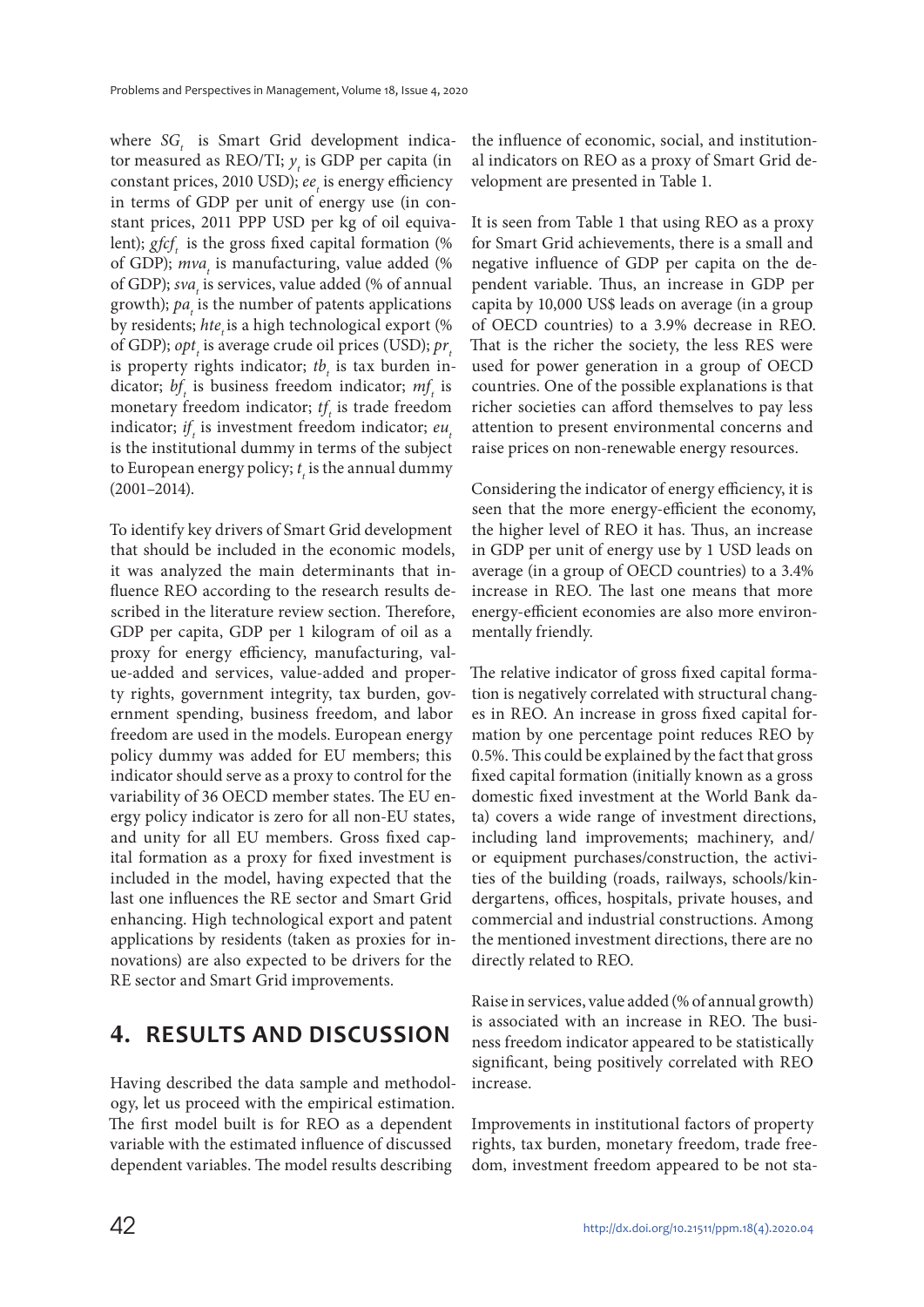| Table 1. The empirical results of economic, social, and institutional drivers' influence on Smart Grid |  |
|--------------------------------------------------------------------------------------------------------|--|
| improvements (measured as REO) in OECD countries                                                       |  |

| Random-effects GLS regression<br>Group variable: id<br>$R$ -sq within = 0.5530<br>between = $0.0056$<br>overall = $0.0134$<br>$corr(u i, X) = 0$ (assumed)<br>Wald chi2(27) = 503.52 |               |           |         | Number of obs. = 488<br>Number of groups = $36$<br>Obs. per group:<br>$min = 7$<br>$avg = 13.6$<br>$max = 14$<br>Prob. $>$ chi2 = 0.0000 |                      |             |  |
|--------------------------------------------------------------------------------------------------------------------------------------------------------------------------------------|---------------|-----------|---------|------------------------------------------------------------------------------------------------------------------------------------------|----------------------|-------------|--|
| Renewable<br>electricity                                                                                                                                                             | Coef.         | Std. err. | z       | P >  z                                                                                                                                   | [95% Conf. interval] |             |  |
| $y_{t}$                                                                                                                                                                              | $-.00039$     | .0001301  | $-3.01$ | 0.003                                                                                                                                    | $-.000646$           | $-.000136$  |  |
| $ee_{\sim}$                                                                                                                                                                          | 3.4602        | .3359268  | 10.30   | 0.000                                                                                                                                    | 2.801874             | 4.118683    |  |
| gfcf,                                                                                                                                                                                | $-.51586$     | .101346   | $-5.09$ | 0.000                                                                                                                                    | $-.71449$            | $-.31729$   |  |
| mva                                                                                                                                                                                  | $-.00370$     | .1828877  | $-0.02$ | 0.984                                                                                                                                    | $-.362155$           | .354751     |  |
| sva.                                                                                                                                                                                 | .24677        | .1049588  | 2.35    | 0.019                                                                                                                                    | .0410568             | .45248      |  |
| pa                                                                                                                                                                                   | $-7.57e - 06$ | .0000189  | $-0.40$ | 0.689                                                                                                                                    | $-.0000447$          | .000029     |  |
| hte                                                                                                                                                                                  | $-.0095373$   | .0508479  | $-0.19$ | 0.851                                                                                                                                    | $-.1091973$          | .090127     |  |
| opt                                                                                                                                                                                  | $-.0005871$   | .0213383  | $-0.03$ | 0.978                                                                                                                                    | $-.0424095$          | .041235     |  |
| $\mathit{pr}$                                                                                                                                                                        | .0901917      | .0577971  | 1.56    | 0.119                                                                                                                                    | $-.0230885$          | .20342      |  |
| tb                                                                                                                                                                                   | .0985506      | .0557487  | 1.77    | 0.077                                                                                                                                    | -.0107148            | .207816     |  |
| bf                                                                                                                                                                                   | .1474749      | .0374505  | 3.94    | 0.000                                                                                                                                    | .0740732             | .22087      |  |
| mf                                                                                                                                                                                   | -.0932889     | .0525475  | $-1.78$ | 0.076                                                                                                                                    | $-.1962801$          | .009703     |  |
| tf                                                                                                                                                                                   | .0959516      | .0821009  | 1.17    | 0.243                                                                                                                                    | -.0649631            | .256866     |  |
| ijf                                                                                                                                                                                  | $-.0658662$   | .0371504  | $-1.77$ | 0.076                                                                                                                                    | $-.1386797$          | 00694       |  |
| eu                                                                                                                                                                                   | –19.73111     | 8.764312  | -2.25   | 0.024                                                                                                                                    | –36.90884            | -2.553      |  |
| y2002                                                                                                                                                                                | –1.630501     | 1.001136  | $-1.63$ | 0.103                                                                                                                                    | -3.592691            | .33163      |  |
| y2003                                                                                                                                                                                | $-1.953724$   | .9945121  | -1.96   | 0.049                                                                                                                                    | -3.902932            | -.004516    |  |
| y2004                                                                                                                                                                                | $-.966942$    | .9698645  | $-1.00$ | 0.319                                                                                                                                    | $-2.867841$          | .933957     |  |
| y2005                                                                                                                                                                                | $-1.32114$    | .92654    | $-1.43$ | 0.154                                                                                                                                    | $-3.137125$          | .49484      |  |
| y2006                                                                                                                                                                                | $-2.637776$   | .9320801  | $-2.83$ | 0.005                                                                                                                                    | $-4.464619$          | $-.8109325$ |  |
| y2007                                                                                                                                                                                | $-3.991448$   | .9634236  | $-4.14$ | 0.000                                                                                                                                    | $-5.879723$          | $-2.1031$   |  |
| y2008                                                                                                                                                                                | $-2.753551$   | 1.014355  | $-2.71$ | 0.007                                                                                                                                    | $-4.741651$          | $-.76545$   |  |
| v2009                                                                                                                                                                                | $-2.472041$   | 1.113437  | $-2.22$ | 0.026                                                                                                                                    | $-4.654337$          | $-.28974$   |  |
| v2010                                                                                                                                                                                | $-2.686689$   | .9378085  | $-2.86$ | 0.004                                                                                                                                    | $-4.52476$           | $-.84861$   |  |
| y2011                                                                                                                                                                                | $-3.239445$   | .9754973  | -3.32   | 0.001                                                                                                                                    | -5.151384            | $-1.327$    |  |
| y2012                                                                                                                                                                                | –1.07115      | .9811646  | $-1.09$ | 0.275                                                                                                                                    | –2.994197            | .8518       |  |
| y2014                                                                                                                                                                                | .0346548      | .976002   | 0.04    | 0.972                                                                                                                                    | –1.878274            | 1.9475      |  |
| cons                                                                                                                                                                                 | 15.78909      | 13.44213  | 1.17    | 0.240                                                                                                                                    | $-10.55701$          | 42.13519    |  |

tistically correlated with RE development. Besides, among the insignificant factors are manufacturing, value added (% of GDP), patent applications by residents, high-technology exports (as % of GDP), and oil prices. The EU institutional dummy appeared to be negatively correlated with REO for the OECD economies.

TI data are available only starting 2014 since when two data sets were merged (World Bank and WEC Energy Trilemma data), the balanced data appeared to be only for the period 2014– 2015. Table 2 presents the results for model 6, describing the influence of economic, social, and institutional indicators on TI as a proxy of Smart Grid development.

It is seen from Table 2 that while using TI as a proxy for Smart Grid achievements, there is a positive influence of the tax burden indicator on TI improvement. Progress in patent applications has a positive but insignificant influence on TI growth. The other factors are not appeared to be statistically relevant. These few statistically significant results could be explained by the small data sample and a limited time period. Therefore, several additional years are needed to receive more statistically sound results to provide policy recommendations.

In order to complete the analysis of the drivers encouraging RE generation, which is associated with Smart Grid in the study, it was considered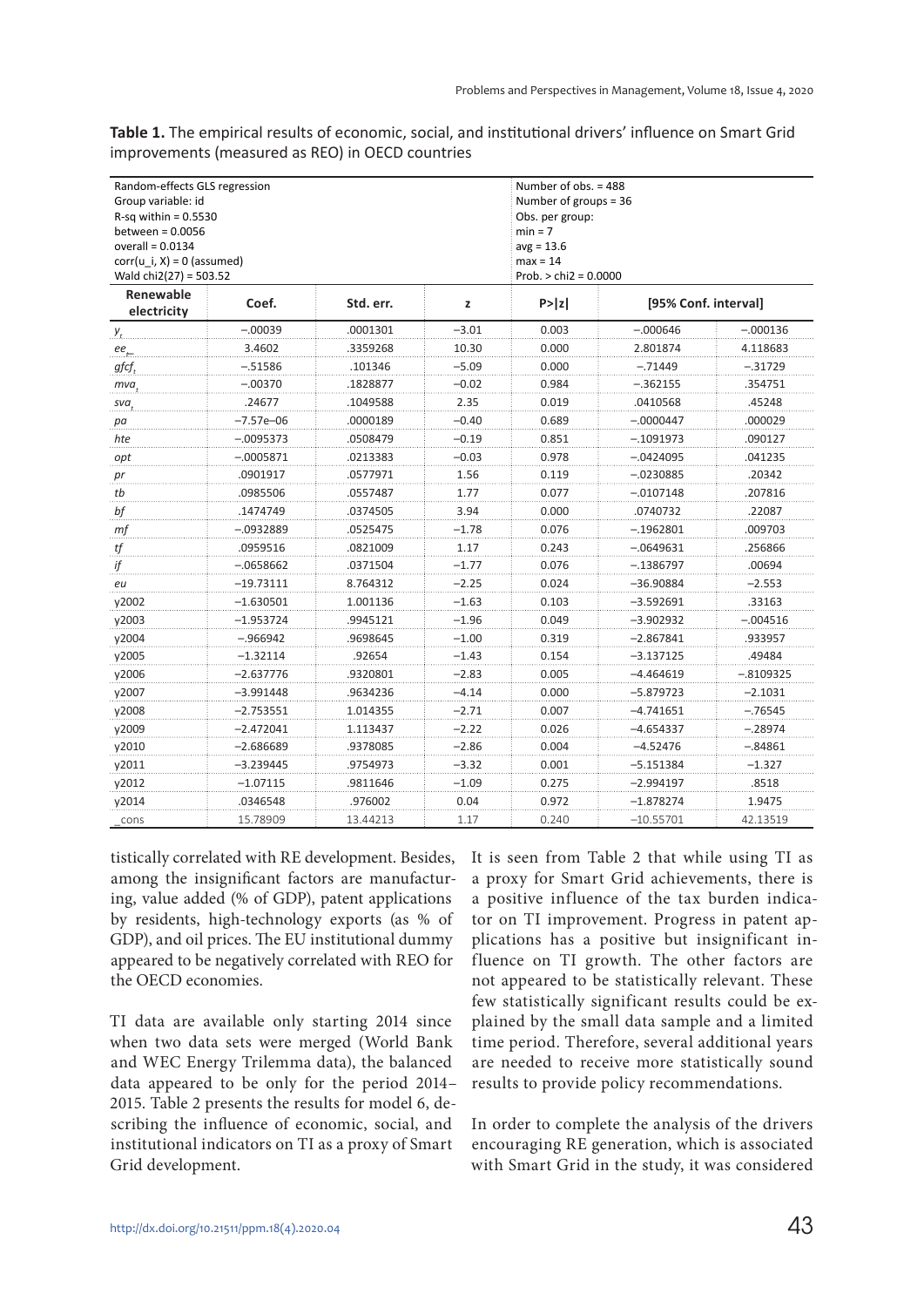| Table 2. The empirical results of economic, social, and institutional drivers' influence on Smart Grid |  |
|--------------------------------------------------------------------------------------------------------|--|
| improvements (measured as TI) in OECD countries in 2014-2015                                           |  |

| Random-effects GLS regression<br>Group variable: id<br>$R-sq$ : within = 0.0473<br>between = $0.4318$<br>overall = $0.4286$<br>$corr(u_i, X) = 0$ (assumed) |                                   |          | Number of $obs = 72$<br>Number of groups = 36<br>Obs per group: $in = 2$<br>$avg = 2 max = 2$<br>Wald chi2(27) = $111.4$ |       |              |                     |  |
|-------------------------------------------------------------------------------------------------------------------------------------------------------------|-----------------------------------|----------|--------------------------------------------------------------------------------------------------------------------------|-------|--------------|---------------------|--|
| Index rank<br>trilema                                                                                                                                       | Coef.<br>Std.Err.<br>P >  z <br>z |          |                                                                                                                          |       |              | [95% Conf.Interval] |  |
| уt                                                                                                                                                          | $-.0000234$                       | .0001082 | $-0.22$                                                                                                                  | 0.829 | $-0002355$   | .0001886            |  |
| eet                                                                                                                                                         | .5995396                          | .4345837 | 1.38                                                                                                                     | 0.168 | $-2522288$   | 1.451308            |  |
| gfcft                                                                                                                                                       | $-8.29e-12$                       | 7.41e-12 | $-1.12$                                                                                                                  | 0.264 | $-2,28e-11$  | 6.24e-12            |  |
| рa                                                                                                                                                          | .0000936                          | .0000699 | 1.34                                                                                                                     | 0.181 | $-.0000435$  | .0002306            |  |
| hte                                                                                                                                                         | $-4820214$                        | .3191696 | $-1.51$                                                                                                                  | 0.131 | $-1.107582$  | .1435395            |  |
| opt                                                                                                                                                         | $-0.0107657$                      | .0167775 | $-0.64$                                                                                                                  | 0.521 | $-0436489$   | .0221176            |  |
| pr                                                                                                                                                          | $-0112024$                        | .1469483 | $-0.08$                                                                                                                  | 0.939 | $-2992158$   | .2768109            |  |
| tb                                                                                                                                                          | .2862347                          | .1519676 | 1.88                                                                                                                     | 0.060 | $-0.0116164$ | .5840858            |  |
| bf                                                                                                                                                          | $-2988483$                        | .1628194 | $-1.84$                                                                                                                  | 0.066 | $-0.6179685$ | .020272             |  |
| mf                                                                                                                                                          | $-3426076$                        | .2806001 | $-1.22$                                                                                                                  | 0.222 | $-8925736$   | .2073584            |  |
| tf                                                                                                                                                          | 1279528                           | .4774636 | 0.27                                                                                                                     | 0.789 | -8078586     | 1.063764            |  |
| if                                                                                                                                                          | $-1020797$                        | .2317712 | $-0.44$                                                                                                                  | 0.660 | $-5563428$   | 3521834             |  |
| eu                                                                                                                                                          | $-6.464814$                       | 5.304269 | $-1.22$                                                                                                                  | 0.223 | $-16.86099$  | 3.931363            |  |
| cons                                                                                                                                                        | 58.53765                          | 50.8443  | 1.15                                                                                                                     | 0.250 | -41.11535    | 158.1907            |  |

how the similar indicators (independent variables in the model (6) influence the electricity generation from non-renewable energy using the indicator of electricity production from oil, gas, and coal. The empirical results are presented in Table 3.

It is seen from Table 3 that using electricity production from oil, gas, and coal sources (% of total) as a dependent variable, and there is a small and positive influence of GDP per capita on non-renewable electricity output. Hence, an increase in GDP per capita by 10,000 USD leads on average (in a group of OECD countries) to a 3.2% increase in non-renewable electricity output. The richer the society, the more non-renewable energy generation sources were used during 2001–2014 in a group of OECD countries. One possible explanation is that during the analyzed period, the OECD countries were not sufficiently motivated to invest in renewable electricity generation and used the available convenient power plants more intensively.

The relative indicator of gross fixed capital formation measured is positively correlated with structural changes in non-renewable electricity output. An increase in gross fixed capital formation by one percentage point leads to an increment of non-renewable electricity output by 0.41%. This could be explained by the fact that investment in machinery, equipment purchases/ construction were mainly in the non-renewable energy sector.

Improvements in manufacturing, value added (% of GDP) are associated with an increase in non-renewable electricity output. High technological export as the percentage of GDP has a positive influence on electricity generation from oil, gas, and coal sources increase, and 10% structural growth in high technological export leads to a 1.7% increase in non-renewable electricity output. The last could be explained by the fact that during the studied period of 2001–2014, OECD economies were mainly oriented at traditional economic growth indicators paying insufficient attention to sustainability and Millennium Development Goals achievements. An improvement in property rights' institutional factors increases the non-renewable electricity output, while progress in monetary and trade freedom decreases it. These results also support our hypothesis about the OECD country's orientation to the traditional economic growth providing. Moreover, the results indirectly suggest that the easiest way to achieve economic growth is to consume non-renewable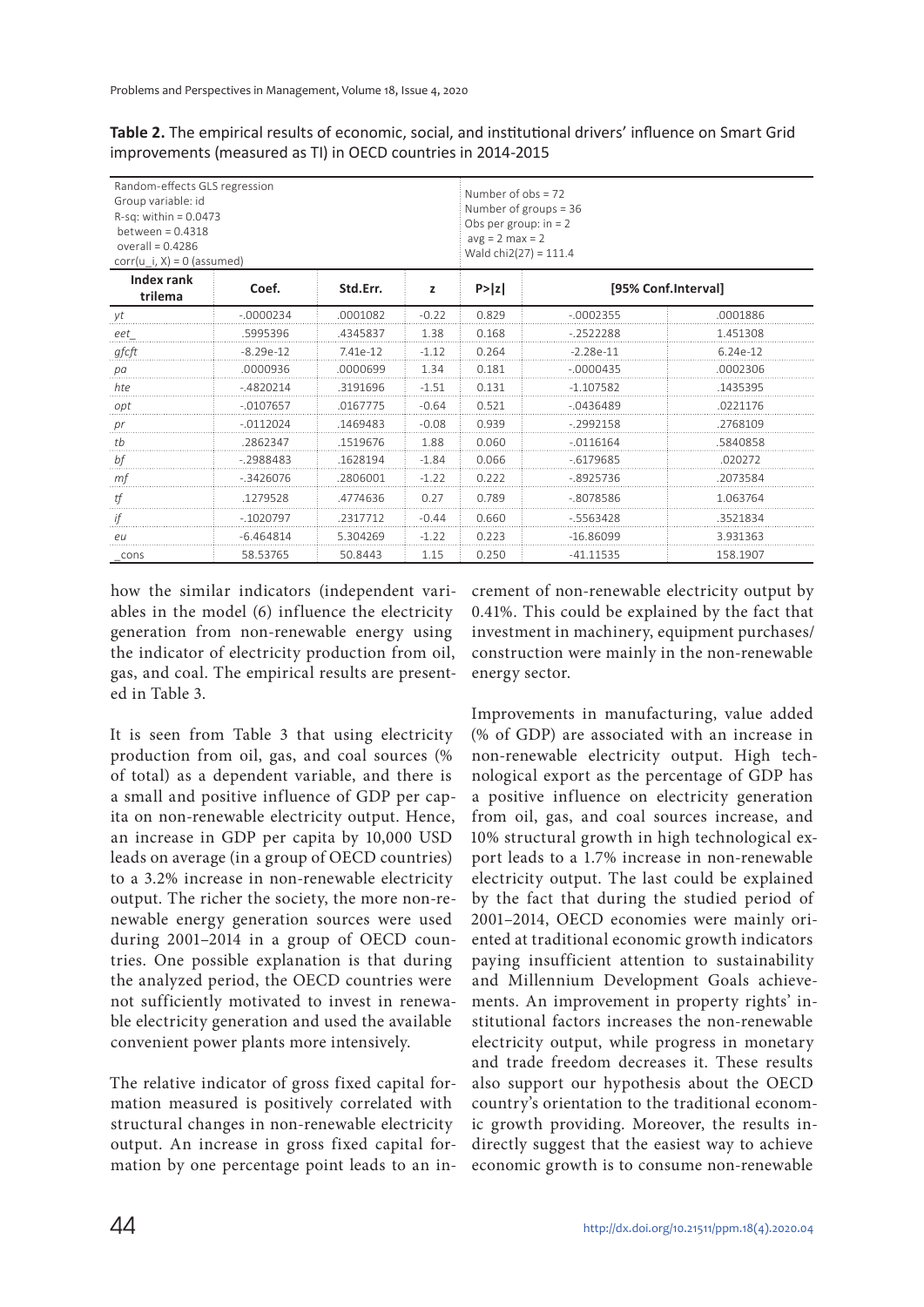**Table 3.** The empirical results of economic, social, and institutional drivers' influence on electricity production from oil, gas, and coal sources (% of total) in OECD countries

| Random-effects GLS regression<br>Group variable: id<br>$R-sq$ : within = 0.2284<br>between = $0.0540$<br>overall = $0.0347$<br>$corr(u i, X) = 0$ (assumed) |             |           | Number of obs. = 488<br>Number of groups $=$ 36<br>Obs. per group: $min = 7$<br>$avg = 13.6$ max = 14<br>Wald $chi(27) = 111.45$<br>$Prob. > chi2 = 0.0000$ |        |                      |            |
|-------------------------------------------------------------------------------------------------------------------------------------------------------------|-------------|-----------|-------------------------------------------------------------------------------------------------------------------------------------------------------------|--------|----------------------|------------|
| Electricity (oil gas)                                                                                                                                       | Coef.       | Std. err. | z                                                                                                                                                           | P >  z | [95% Conf. interval] |            |
| $V_t$                                                                                                                                                       | .0003242    | .000175   | 1.85                                                                                                                                                        | 0.065  | $-.00002$            | .0006683   |
| ee,                                                                                                                                                         | .1772927    | .511317   | 0.35                                                                                                                                                        | 0.729  | –.8248706            | 1.179456   |
| gfcf                                                                                                                                                        | .4190609    | .154474   | 2.71                                                                                                                                                        | 0.007  | .1162966             | .7218251   |
| mva                                                                                                                                                         | 1.112251    | .278344   | 4.00                                                                                                                                                        | 0.000  | .5667064             | 1.657796   |
| sva.                                                                                                                                                        | -.1634326   | .162151   | $-1.01$                                                                                                                                                     | 0.314  | $-.4812441$          | .1543788   |
| pa                                                                                                                                                          | $-.0000371$ | .000028   | $-1.31$                                                                                                                                                     | 0.191  | $-.0000929$          | .0000186   |
| hte                                                                                                                                                         | .1781922    | .078460   | 2.27                                                                                                                                                        | 0.023  | .0244128             | .3319716   |
| $op_{t}$                                                                                                                                                    | $-.0040634$ | .032170   | $-0.13$                                                                                                                                                     | 0.899  | $-.0671163$          | .0589894   |
| pr                                                                                                                                                          | .2287206    | .088379   | 2.59                                                                                                                                                        | 0.010  | .0555005             | .4019408   |
| tb                                                                                                                                                          | .0124094    | .085494   | 0.15                                                                                                                                                        | 0.885  | $-.1551565$          | .1799752   |
| bf                                                                                                                                                          | $-.0317962$ | .057804   | $-0.55$                                                                                                                                                     | 0.582  | $-.145091$           | .0814987   |
| mf                                                                                                                                                          | $-.1820358$ | .080810   | $-2.25$                                                                                                                                                     | 0.024  | $-.3404219$          | $-.023649$ |
| tf                                                                                                                                                          | $-.2488649$ | .126846   | $-1.96$                                                                                                                                                     | 0.050  | -.4974803            | -.000249   |
| ijf                                                                                                                                                         | .1072974    | .05729    | 1.87                                                                                                                                                        | 0.061  | $-.0050079$          | .2196027   |
| eu                                                                                                                                                          | 1.951581    | 10.1313   | 0.19                                                                                                                                                        | 0.847  | $-17.90553$          | 21.80869   |
| y2002                                                                                                                                                       | 2.079744    | 1.54722   | 1.34                                                                                                                                                        | 0.179  | -.952759             | 5.112247   |
| y2003                                                                                                                                                       | 3.383462    | 1.5352    | 2.20                                                                                                                                                        | 0.028  | .3744466             | 6.392478   |
| y2004                                                                                                                                                       | 2.173977    | 1.4950    | 1.45                                                                                                                                                        | 0.146  | $-.756228$           | 5.104182   |
| y2005                                                                                                                                                       | 2.302343    | 1.4308    | 1.61                                                                                                                                                        | 0.108  | $-.5019959$          | 5.106682   |
| v2006                                                                                                                                                       | 2.538888    | 1.4377    | 1.77                                                                                                                                                        | 0.077  | $-.2790501$          | 5.356825   |
| y2007                                                                                                                                                       | 3.682176    | 1.4823    | 2.48                                                                                                                                                        | 0.013  | .7768062             | 6.587546   |
| rest time year dummies                                                                                                                                      |             |           |                                                                                                                                                             |        |                      |            |
| y2014                                                                                                                                                       | 3.848099    | 1.50943   | 2.55                                                                                                                                                        | 0.011  | .8896559             | 6.806542   |

energy resources. Having this hypothesis, it is understandable that property rights progress indirectly promotes economic growth and, finally, the consumption of non-renewable energy resources. On the contrary, the progress in monetary and trade freedom promotes the development of the economy's service sector, which is less resource dependent. For that reason, the non-renewable electricity output decreases.

Energy efficiency, services, value-added (annual % growth), patent applications by residents, oil prices, tax burden, business freedom, investment freedom, and the EU institutional dummy appeared not statistically correlated with non-renewable energy development. A more comprehensive analysis is needed to explain the insignificance of the parameters mentioned above, which could be a field for future research and discussions.

# **5. POLICY RECOMMENDATIONS**

The energy trilemma concept's main policy direction is to promote the fast energy generation/consumption transition to decentralized, decarbonized, and digitalized energy systems. According to the World Energy Council's last available report, in 2018, many countries were managing the three-dimensional tasks efficiently and achieving top scores. The top ten TI nations were Denmark, Switzerland, Sweden, the Netherlands, the United Kingdom, Slovenia, Germany, New Zealand, Norway, and France (WEC, 2019). All mentioned leading countries belong to the Organization for Economic Co-operation and Development (OECD). For that reason, the whole OECD sample was taken into consideration to analyze the key drivers of Smart Grid achievements by a specific country or region.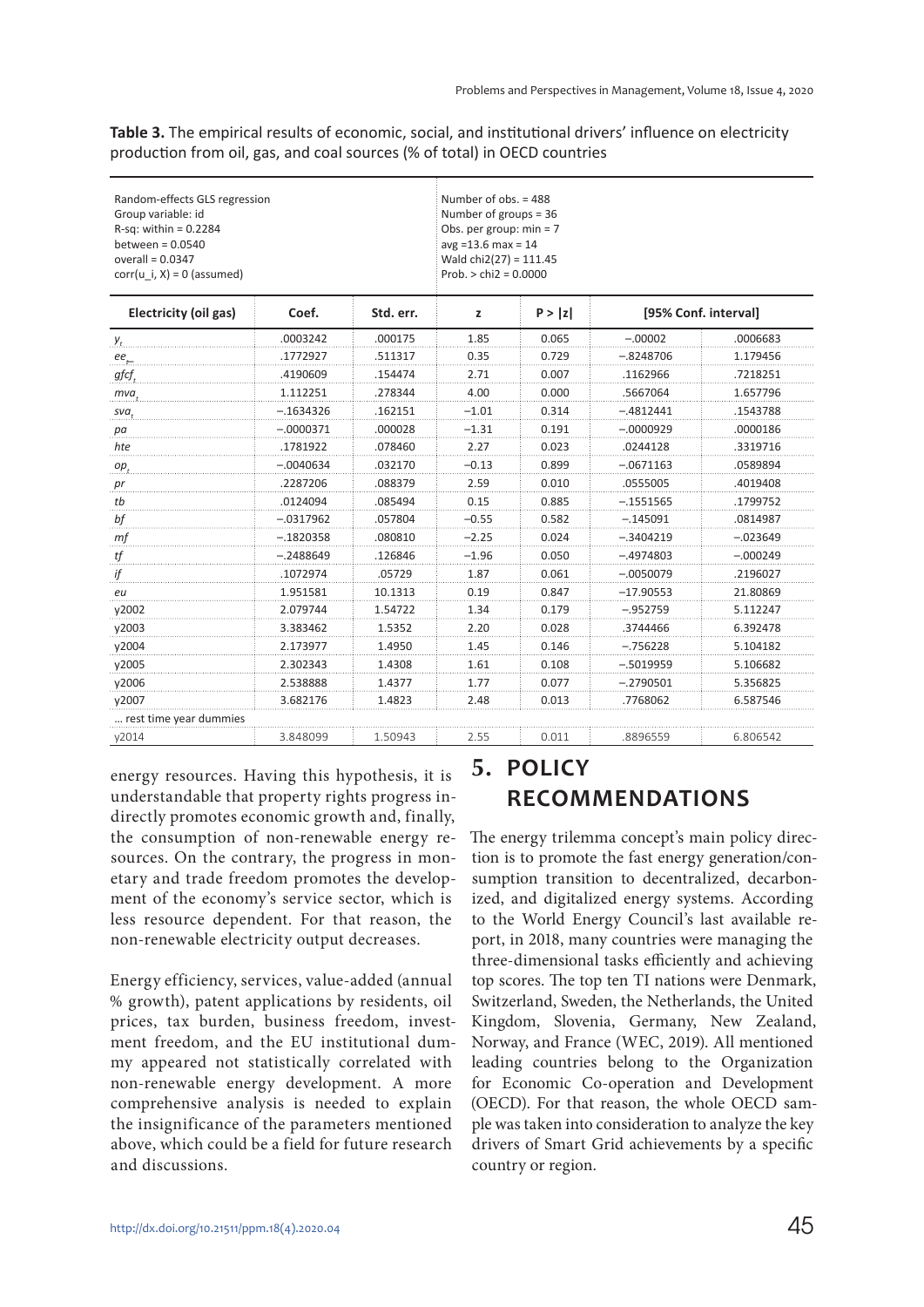Therefore, based on the results of the study, it is reasonable to formulate the following policy recommendations:

- the energy efficiency policy should continue to be developed and strengthened as it contributes to increasing the use of RE and Smart Grids deployment while reducing fossil fuel combustion. At the same time, it would be advisable to strengthen the energy efficiency requirements for energy generation, making them a key component of European and other OECD countries energy policy;
- taking into account the requirements of achieving sustainable development, governments need to regulate economic growth and the increment of nations' energy needs in such a way as to avoid rebound effects, which can

be provided under the state support of RE and Smart Grids deployment;

- it is advisable to revise the investment policy of the real sector of national economies and reorient it to encourage the investment in high-tech ecologically friendly and energy-efficient industries with an emphasis on the rational use of energy resources and the transition to RES as well as on the development of a service economy, dematerialization of production and consumption;
- it is expedient to increase the influence of institutional factors in a particular business, trade, and monetary freedom on economic processes, facilitating the gradual transition from conventional energy generation to the preferential use of green energy.

# **CONCLUSION**

The research results proved the negative effect of GDP per capita growth on the deployment of RE and Smart Grid (measured as REO). Instead, it has been found that GDP per capita positively influences the development of non-renewable energy and constrains the RE sector expansion. It is possible to conclude that the richer societies are, the less motivated they are to develop and apply green energy technologies since they can afford to use limited fossil fuels and spend money on eliminating the negative environmental consequences of fuel combustion. The research has added new knowledge on OECD country's renewable sector promotion and related policy recommendations. Besides, the research proved no positive impact of gross fixed capital formation on the deployment of RE and Smart Grid, while this indicator has a negative impact on REO. It is worth to summarize that the RE sector's share in the selected OECD countries is still small. Therefore, investments are mainly directed to the conventional energy sector and new technologies preferably developed for this sector. The main conclusion is that the development of the service economy contributes to the dematerialization of economic systems, stimulates the energy use reduction and energy efficiency growth through the RE development. Simultaneously, the increase in industrial production scale leads to an increment of the consumption of conventional energy, which is generated with the predominance of traditional energy technologies.

# **AUTHOR CONTRIBUTIONS**

Conceptualization: Leonid Melnyk, Hanna Sommer. Data curation: Oleksandra Kubatko, Svitlana Fedyna**.** Formal analysis: Leonid Melnyk, Oleksandra Kubatko. Funding acquisition: Leonid Melnyk, Hanna Sommer, Oleksandra Kubatko, Marcin Rabe, Svitlana Fedyna**.** Investigation: Leonid Melnyk, Marcin Rabe. Methodology: Hanna Sommer, Oleksandra Kubatko, Svitlana Fedyna**.** Project administration: Oleksandra Kubatko. Resources: Marcin Rabe. Software: Svitlana Fedyna**.**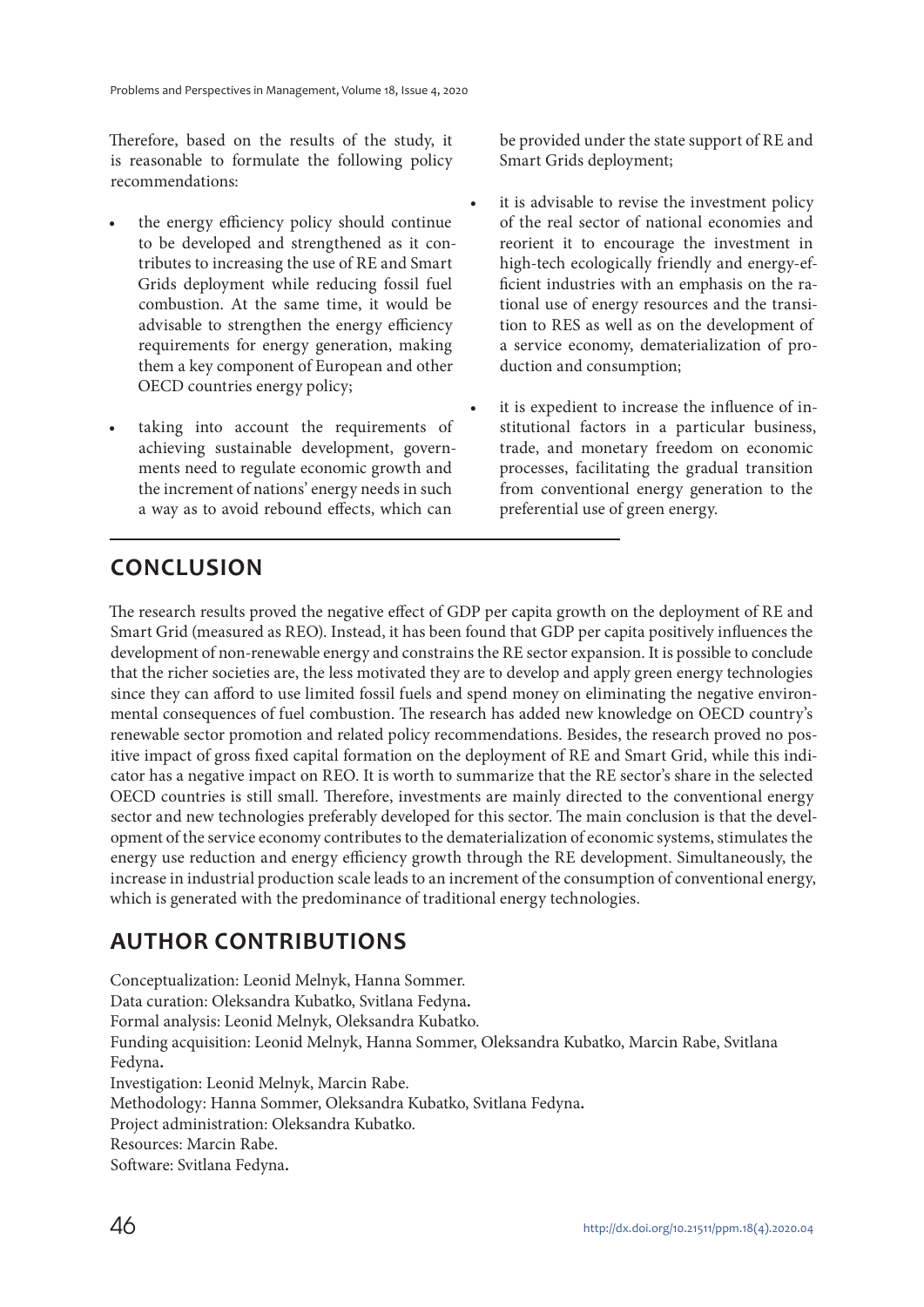Supervision: Leonid Melnyk. Validation: Svitlana Fedyna**.** Visualization: Svitlana Fedyna**.** Writing – original draft: Leonid Melnyk, Hanna Sommer, Svitlana Fedyna**.** Writing – review & editing: Leonid Melnyk, Oleksandra Kubatko, Marcin Rabe, Svitlana Fedyna**.**

#### **ACKNOWLEDGMENTS**

Comments from the Editor and anonymous referees have been gratefully acknowledged. Leonid Melnyk gratefully acknowledges financial support from the Ministry of Education and Science of Ukraine (0118U003578). Oleksandra Kubatko gratefully acknowledges financial support from the Ministry of Education and Science of Ukraine (0119U100766) and National Research Foundation of Ukraine (2020.01/0135).

#### **REFERENCES**

- 1. Amin, S. M. (2011). Smart grid Overview issues and opportunities. Advances and challenges in sensing modeling simulation optimization and control. European Journal of Control, 17(5-6), 547-567. http://dx.doi. org/10.3166/EJC.17.547-567
- 2. Bale, C. S. E., Varga, L., & Foxon, T. J. (2015). Energy and complexity: new ways forward. Applied Energy, 138, 150-159. https://doi.org/10.1016/j.apenergy.2014.10.057
- 3. Baležentis, T., & Štreimikienė, D. (2019). Sustainability in the Electricity Sector through Advanced Technologies: Energy Mix Transition and Smart Grid Technology in China. Energies, 12(6), 1142. Retrieved from https://ideas.repec.org/a/gam/ jeners/v12y2019i6p1142-d216732. html
- 4. Bari, A., Jiang, J., Saad, W., & Jaekel, A. (2014). Challenges in the Smart Grid Applications: An Overview. International Journal of Distributed Sensor Networks, 10(2), 1-11. https://doi. org/10.1155/2014/974682
- 5. Chodakowska, E., & Nazarko, J. (2017). Environmental DEA method for assessing the productivity of European countries. Technological and Economic Development of Economy, 23(4), 589-607. https://doi.org/10. 3846/20294913.2016.1272069
- 6. Chou, J.-S., Kim, C., Ung, T.-K., Yutami, I G. A. N., Lin, G.-T., & Son, H. (2015). Cross-country review of smart grid adoption in residential buildings. Renewable and Sustainable Energy Reviews, 48, 192-213. https://doi. org/10.1016/j.rser.2015.03.055
- 7. Daki, H., El Hannani, A., Aqqal, A., Haidine, A., & Dahbi, A. (2010). Big Data management in smart grid: concepts, requirements, and implementation. Journal of Big Data, 4(1), 1-19. https://doi. org/10.1186/s40537-017-0070-y
- 8. Electricity Advisory Committee (EAC). (2008). Smart Grid: Enabler of the New Energy Economy (Report) (38 p.). Retrieved from https://www.energy.gov/sites/prod/files/oeprod/ DocumentsandMedia/final-smartgrid-report.pdf
- 9. El-Hawary, M. E. (2014). The Smart Grid – State-of-the-art and Future Trends. Electric Power Components and Systems, 42(3-4), 239-250. https://doi.org/10.1080/1 5325008.2013.868558
- 10. European Commission (EC). (2010). Energy 2020: A strategy for competitive, sustainable, and secure energy (Communication from the Commission to the European Parliament, the Council, the European Economic, and Social Committee and the Committee of the Regions). Brussels. Retrieved from https://

eur-lex.europa.eu/LexUriServ/ LexUriServ.do?uri=COM:- 2010:0639:FIN:En:PDF

- 11. Everett, T., Ishwaran, M., Ansaloni, G. P., & Rubin, A. (2010). Economic growth and the environment (MPRA Paper No. 23585). University Library of Munich, Germany. Retrieved from https://mpra.ub.uni-muenchen. de/23585/1/MPRA\_paper\_23585. pdf
- 12. Farhangi, H. (2017). Smart Grid. In Martin A. Abraham (Ed.), Encyclopedia of Sustainable Technologies (pp. 195-203). Elsevier. https://doi.org/10.1016/ B978-0-12-409548-9.10135-6
- 13. Galvão, J. R., Moreira, L., Gaspar, G., Vindeirinho, S., & Leitão, S. (2017). Energy system retrofit in a public services building. Management of Environmental Quality, 28(3), 302-314. https://doi. org/10.1108/MEQ-02-2014-0028
- 14. Hansen, C. B. (2007). Generalized Least Squares Inference in Panel and Multilevel Models with Serial Correlation and Fixed Effects. Journal of Econometrics, 140(2), 670-694. https://doi.org/10.1016/j. jeconom.2006.07.011
- 15. Hepbasli, A. (2008) A Key Review on Exergetic Analysis and Assessment of Renewable Energy Resources for a Sustainable Future. Renewable and Sustainable Energy Reviews, 12(3), 593-661. https:// doi.org/10.1016/j.rser.2006.10.001